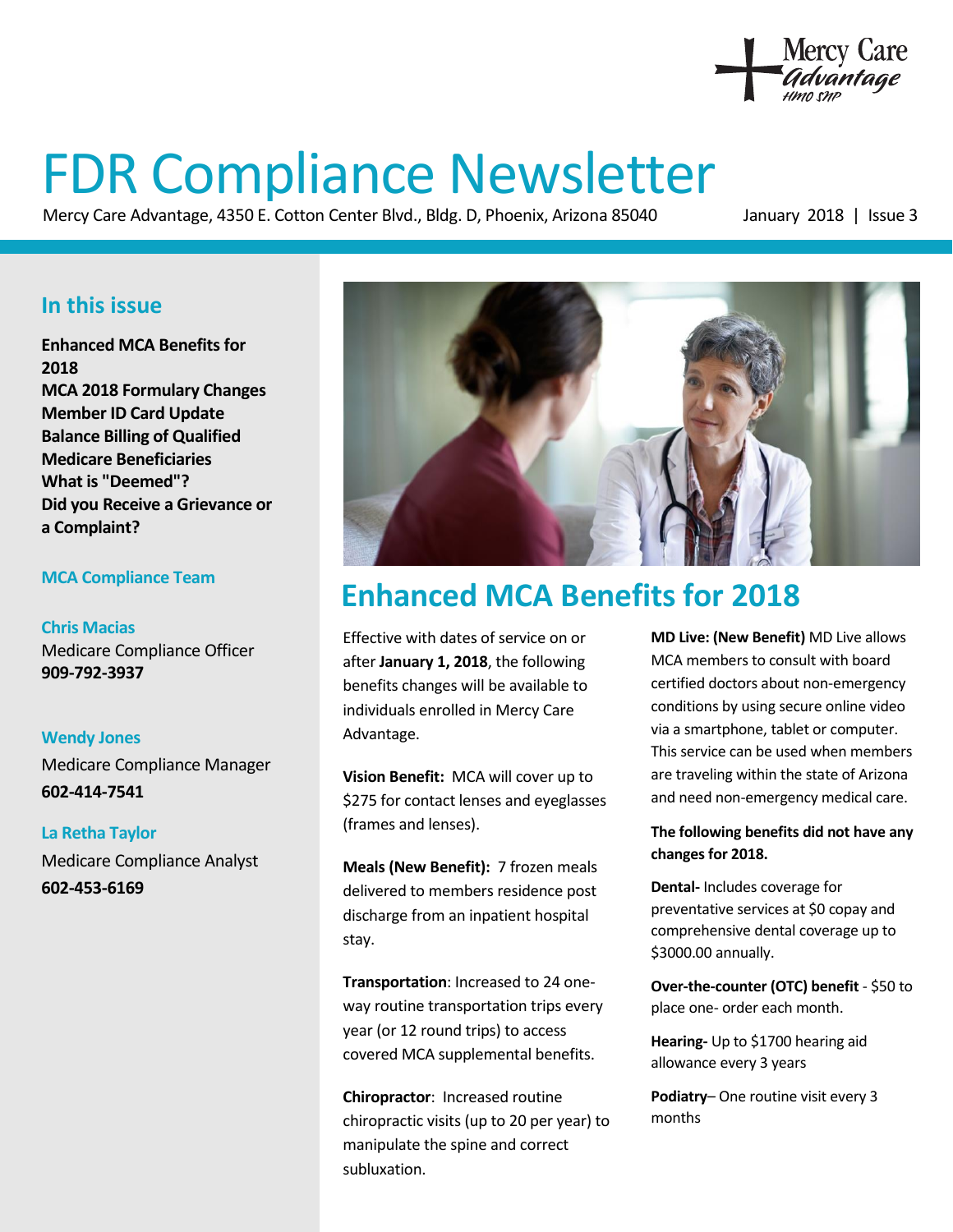# **MCA 2018 formulary updates**

Effective **01/01/2018**, Mercy Care Advantage (MCA) moved to a CVS template formulary (drug list), that resulted in some negative changes for members. Transition fills will be provided (exception Part B drugs & items). Impacted members will have to change drug(s) or request a coverage determination/exception request. Advanced communication included prescriber outreach calls and pharmacy fax blasts. The 2018 MCA formulary can be located on the MCA website.

**One Touch** brand will be the preferred diabetes testing supply mfg. for MCA members effective **01/01/2018.** One Touch brand is already in place for Mercy Care Plan members. Claims for One Touch supplies will adjudicate at the Point of Sale (POS). Claims for other brands of diabetic supplies will reject at POS with a message indicating prior authorization is required. Exceptions for other brands will apply in some member situations.



Between April 2018 and April 2019, CMS will remove Social Security numbers from Medicare cards. They'll mail each beneficiary a new red, white, and blue Medicare card. The new card will include a unique 11 digit identification number but it won't change a Medicare beneficiary's coverage or benefits. When Medicare beneficiaries get their new card; they should destroy their old card. They can start using the new card right away.

They don't need to do anything to get a new card. But their mailing address needs to be up to date with Social Security. To correct their mailing address, they can visit **[www.ssa.gov/myaccount](http://www.ssa.gov/myaccount)** or call **1- 800-772-1213 (TTY: 1-800-325-0778).**  continue to use their current MCA issued ID card when they need to obtain covered services and also advised not to give their new info to anyone who contacts them about their new Medicare card.

MCA members will be advised to

Medicare will never ask for personal or private information *in order* to get a new Medicare number and card. MCA members should beware of anyone who contact's them asking for information about their existing card or their new Medicare card OR offers to get them a new card before Medicare provides them one.



### **What is "Deemed"?**

For FDR requirements, it means that FDRs (and/or their applicable employees) don't need to complete the CMS Combating Medicare Parts C & D Fraud Waste and Abuse (FWA) training. This doesn't exempt the FDR from completing the CMS Medicare Parts C and D General Compliance training.

An FDR may be deemed. But their downstream entities might not be deemed. It's still necessary to monitor and oversee compliance for downstream entities.

#### **How do I know if I'm deemed?**

FDRs (and/or their applicable employees) are deemed if they are enrolled in Medicare Parts A or B of the Medicare program or through accreditation as a supplier of Durable Medical, Equipment, Prosthetics, Orthotics and Supplies (DMEPOS).

#### **What documentation do I need to keep if our organization or if our employees are deemed?**

You don't need any more documents. To establish that an employee or FDR is deemed, you just need the documentation necessary for proper credentialing.

You can find more information on the **[CMS website.](https://www.cms.gov/medicare/new-medicare-card/nmc-home.html)**